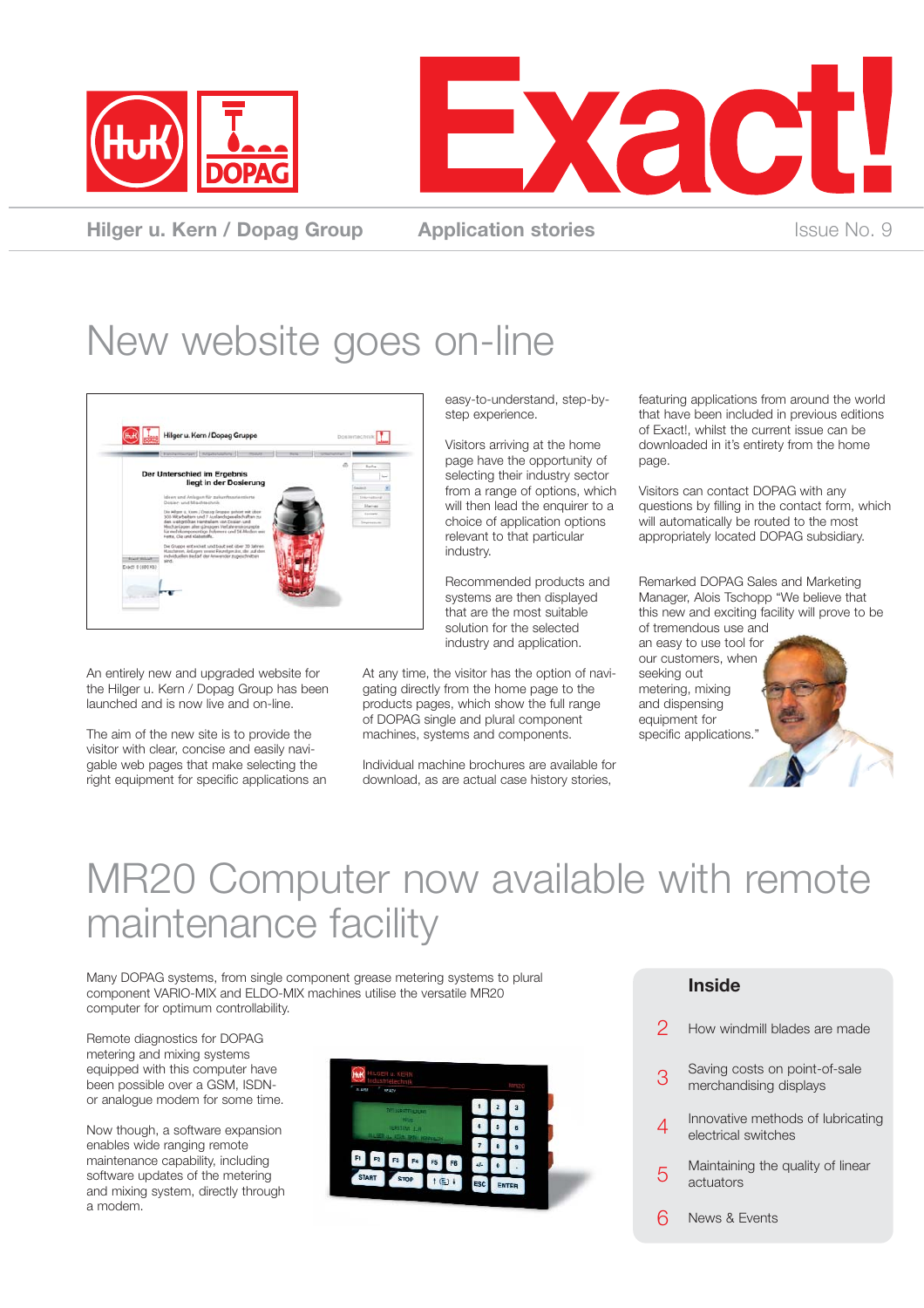#### **Exact!**



### **Tilting at windmills**

Renewable energy for the future



Whilst the demand for energy increases throughout the world, concern over traditional methods of generating electrical power has begun to foster a move towards renewable energy sources.

The use of wind, water, and solar power are already widespread, but the mass production of electricity using renewable energy sources has become popular only recently, reflecting the major threats of climate change, concerns about the exhaustion of fossil fuels and the environmental, social and political risks of extensive use of fossil fuels and nuclear power.

Wind energy is abundant, renewable, widely distributed, clean, and mitigates the greenhouse effect if it is used to replace fossil-fuelderived electricity.

Although current production accounts for less than 1% of worldwide electricity use and is still a relatively minor source of electricity for most countries, it accounts for 23% of electricity use in Denmark, 4.3% in Germany and around 8% in Spain. Globally, wind power generation more than quadrupled between 1999 and 2005 and is targeted to reach 12% of worldwide energy demand.

Wind power is now used in large-scale wind farms for providing power to national electrical grids both onshore and more recently offshore.

Construction of the huge rotor blades used in the latest generation of wind generators is bringing with it new technical challenges, the production of which is a three-stage process.

Firstly, each glass reinforced plastic (GRP) blade is manufactured in two halves by the infusion of two component resin into the fibre matt. Secondly, the two halves are glued together with two component epoxy resin and finally, a gel coat system is applied to the outer surface of the blade.

These processes may sound simple enough, but in reality the sheer scale of the rotor blades demands highly specialised metering, mixing and dispensing systems.

For example, the infusion process for a standard 50 metre long blade will take upwards of six hours to dispense and use around 1000 kg of resin, whilst 600 kg of resin is typically used for gluing the two halves together.

It was for these reasons that the Hilger u. Kern / Dopag Group has developed a new range of ELDO-MIX metering, mixing and dispensing systems especially for the purpose of producing rotor blades using the two-form construction technique.

Over the next three issues of Exact!, we will examine each process in more detail and present the three different systems now available from the Hilger u. Kern / Dopag Group.

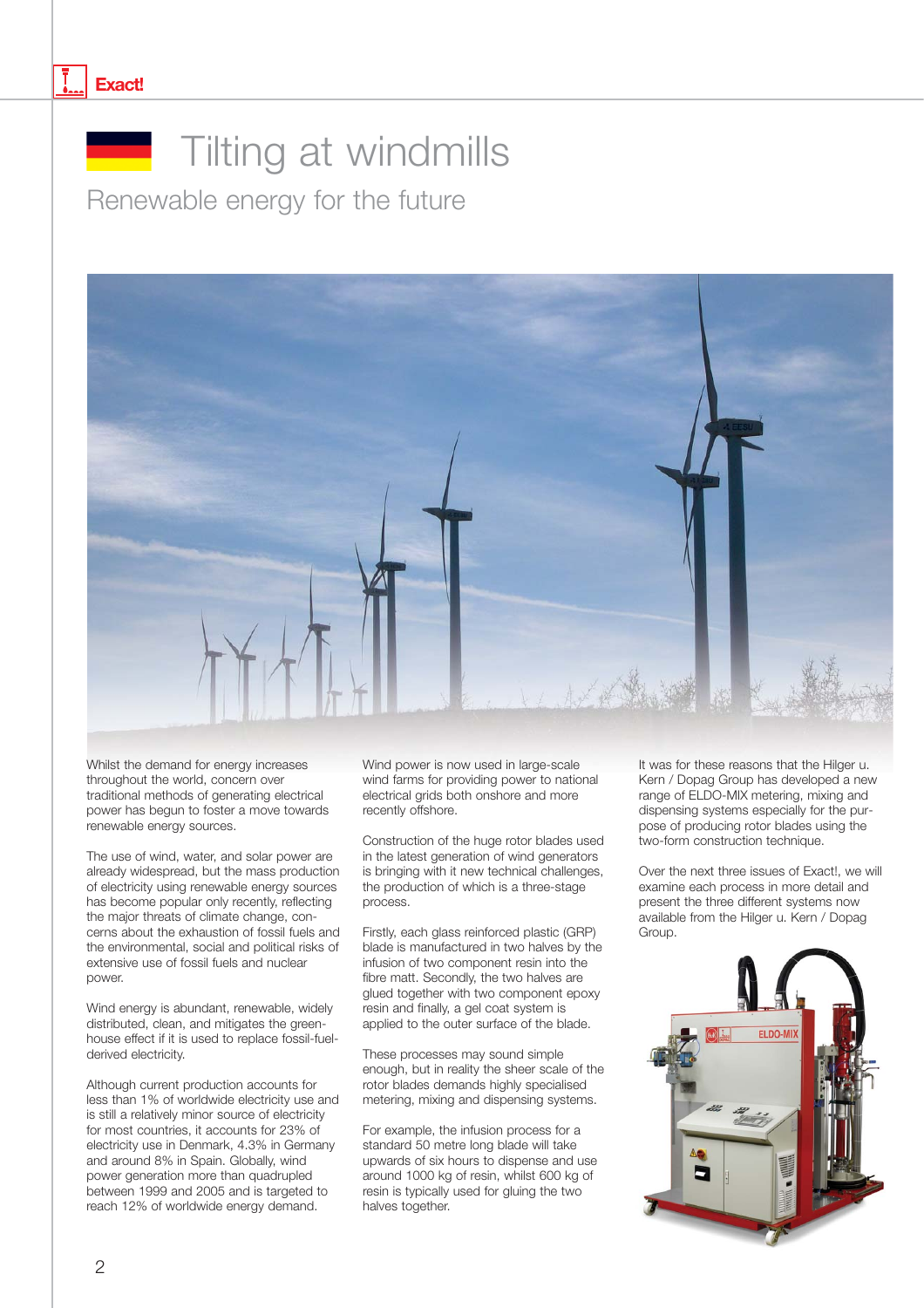

### **Displaying savings** DOPAG France helps cut adhesive dispensing costs for point of sale merchandising displays

Founded in 1953, Diam International is now the leading retail merchandising solutions company in the world, providing point of sale displays and fixtures for retail outlets worldwide.

The company operates globally from its USA headquarters as well as its European subsidiaries, manufacturing taking place in France and the UK as well as in the USA.

Diam's customer base reads like a who's who of high profile global brands and includes such household names as Microsoft, L'Oreal, Dior, Nintendo, Wal-Mart, Disney and Kodak.

In Diam's French manufacturing facility, merchandising displays are assembled by skilled technicians, using high performance two component, 1:1 ratio, methacrylate adhesives, for fastening parts together.

The work is often of an intricate nature requiring the technician to demonstrate a good deal of accuracy and flexibility during the application of the adhesive.

The adhesive is therefore applied by means of ready-filled two component syringes, a method which has proved over a period of time to be the most successful in achieving the desired results.



The system allows the two components to be fed separately from 18 kg drums to twin gear type bench mounted stainless steel flowmeters, located at the dispensing station, which volumetrically meters the two components separately into a twin syringe.

The syringes are placed into a small fixture directly beneath the dispensing valves, and when they are correctly positioned the operator initiates the metering cycle by depressing a push button.

The system is controlled by a DOPAG MR10 controller, which ensures that the exact volume of adhesive is dispensed into the syringe on each occasion.

Should an error occur that falls outside the pre-programmed acceptable tolerance band, which might be caused by a blockage or a hose rupture for instance, the system would immediately alarm and close down, guaranteeing perfect results every time.

Savings in the cost of material have been impressive, with Diam reporting that their return on investment will be less than one year.



*The syringe dispensing station in use*

However, although the dispensing technique has proved to be satisfactory, purchasing adhesive in ready-filled syringes is in fact quite an expensive option.

Whereas purchasing adhesive in bulk containers would provide a significant cost saving, bulk applicators would not offer the same degree of flexibility required for this often complex process.

Luckily, DOPAG France was able to present a compromise solution that took advantage of the savings to be made from bulk material purchase, but retained the flexibility of the existing applicators.

Diam chose to meter the adhesive into the syringes themselves directly from bulk containers, accurately metering the two components on demand and at the correct ratio into empty twin cartridges, allowing the technicians to continue to use syringe applicators whilst reaping the cost benefits of bulk material purchase.



*The syringe dispensing station showing twin DOPAG dispensing valves*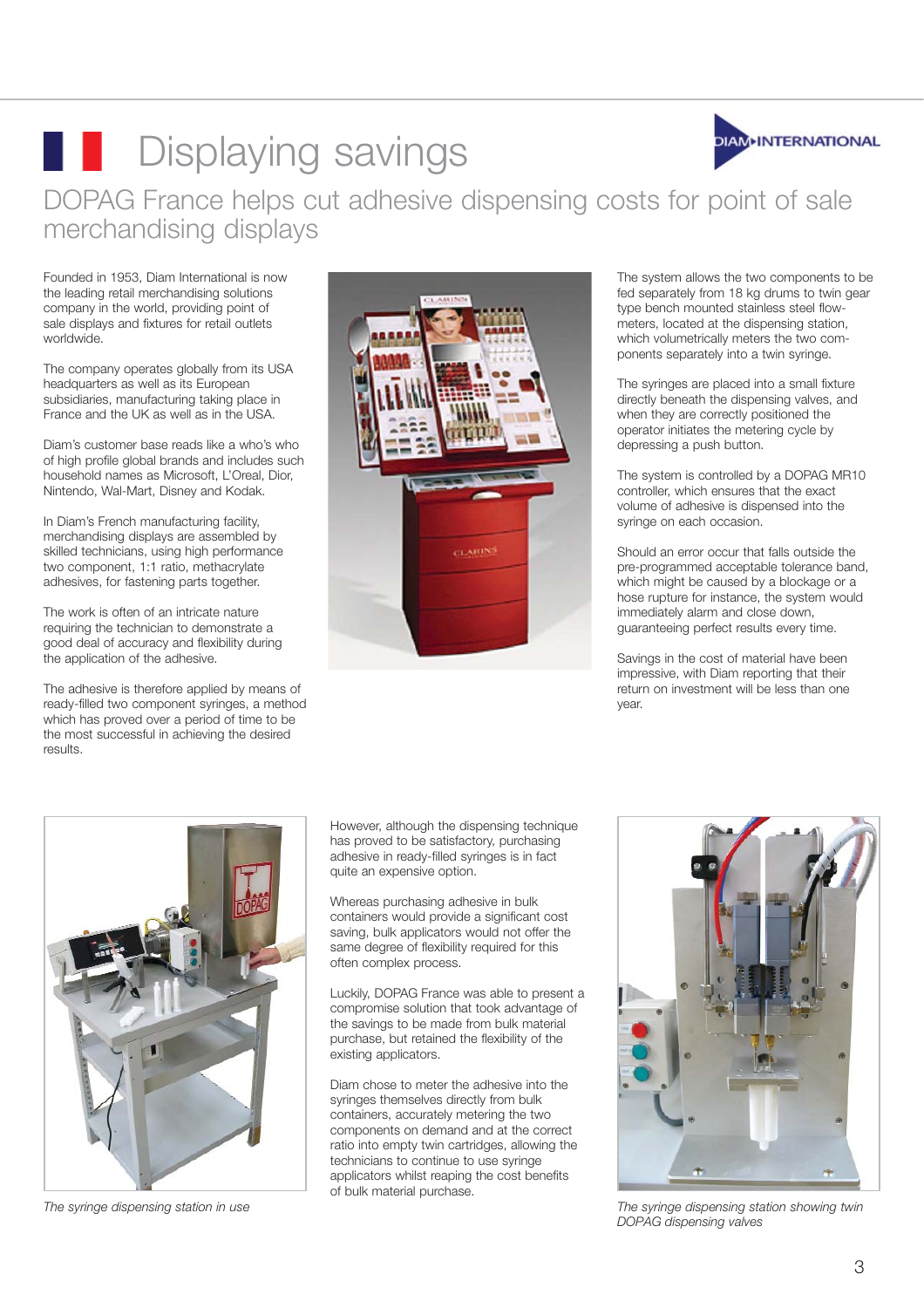**Exact!**

#### $\frac{\sum x}{\sum x}$ Good vibrations

Quality improvements save time and money for international switch manufacturer



The process of efficiently lubricating components during production plays a vitally important role in the quality of a manufacturer's finished products.

The most frequently used method of lubrication is to place a component into a fixture, either manually or automatically and deposit a predetermined volumetric dose of grease or oil onto a specific contact point or points on the component.

However, a major manufacturer of switch disconnectors and cam switches in the UK has chosen a more efficient and appropriate alternative technique to lubricate their plastic switch components.

The route they have adopted is to apply a very thin film of grease to the entire surface of each component, which not only lubricates the contact points evenly, but also allows up to 36,000 components to be treated simultaneously.

In order for the grease to form a light, even film, it's viscosity must be significantly reduced and this is achieved by mixing the grease with a solvent, which following application is then evaporated, leaving only an even thin film of grease on each

The grease and solvent mixture is proportioned by means of a DOPAG ECONO-MIX piston type metering machine at a ratio of 1:1and is then fed under pressure to a vibratory bowl, where it is mixed before entering the bowl by a DOPAG TWIN VALVE fitted with a static mixer.

A DOPAG P80 drum pump is used to feed the grease from standard 25 litre size pails to the ECONO-MIX, whilst the solvent is fed by a diaphragm pump mounted onto a 200 litre size bung drum.

After charging the bowl with components and before dispensing commences, the bowl is programmed to vibrate for a few minutes to allow the components to spread evenly around the bowl, following which the proportioned and mixed liquid is accurately metered into the bowl.

It is important that the precise volume of mixture is dispensed on each occasion, as different types of component and different batch sizes both affect the volume needed to be dispensed to achieve an even coverage. A typical shot size would be in the region of 0.25g per 100 components.

The programme for each type of component and batch size is stored on an MR20 component. *Component* component. **A** batch of components inside the bowl

computer, which receives information from gear type volume counters and requires the operator merely to select the correct programme to ensure a perfect result.

After a short period of vibration, air at a temperature of 165 degrees Centigrade is used to evaporate the solvent, leaving only the grease in contact with the components.

This innovative system has proved a great success in applying an even and light coating of grease quickly, efficiently and without mess, whilst ensuring perfect quality every time.

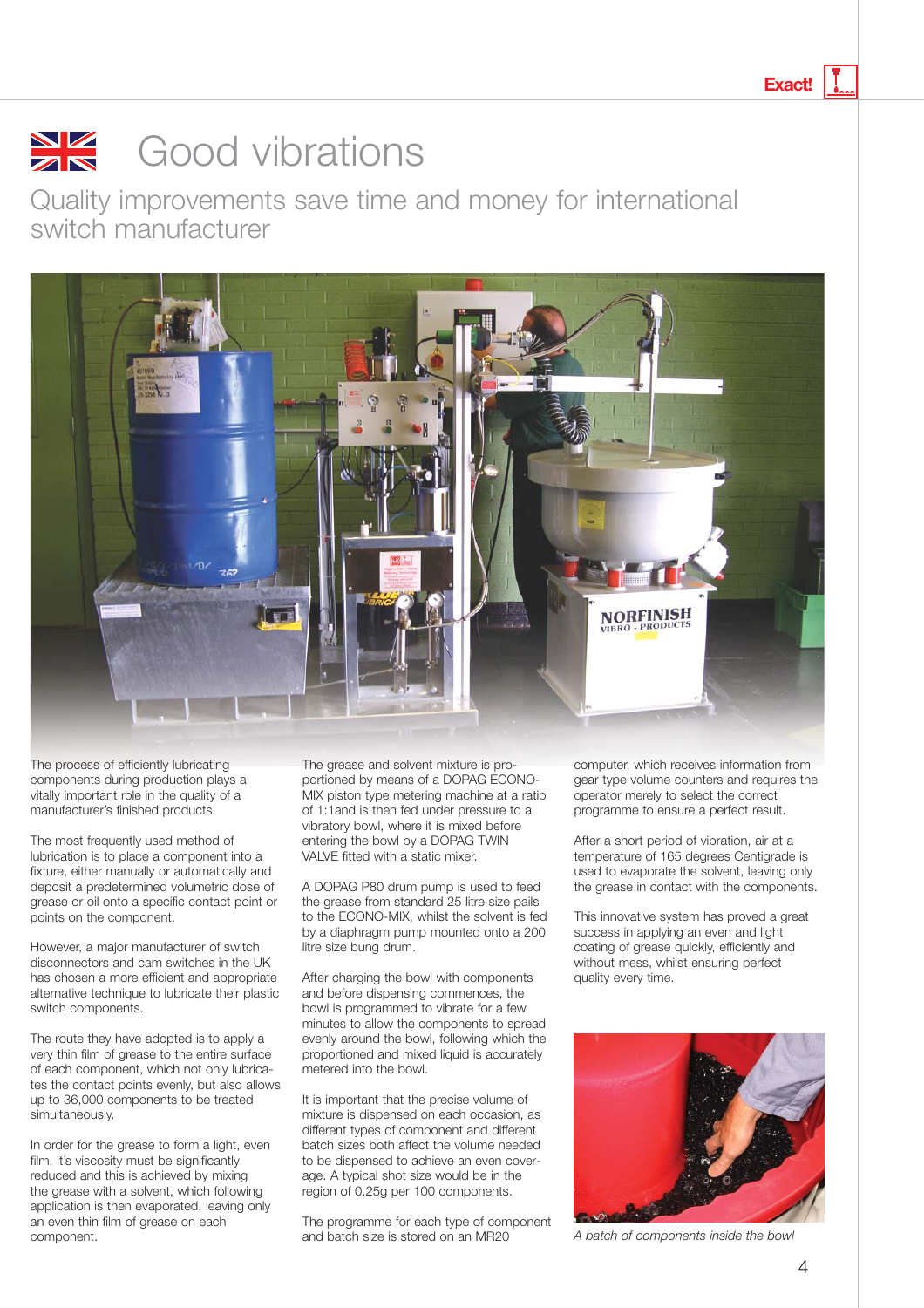#### **Exact!**

# **THE When quality really counts**

Linear actuators lubricated automatically





Danish company LINAK has gone through a remarkable transformation since its establishment in 1907 by the grandfather of its present owner Bent Jensen.

Back then, the company manufactured a diverse mix of products, including flat belt and V-belt pulleys, grinding mills and forges, something quite different from the state-ofthe-art products manufactured today.

When Bent Jensen took over the company in 1976, he brought with him a brand new idea. An idea that led to the development of the very first linear actuator in 1979.

The idea stemmed from Bent Jensen's student days when a friend lost his mobility in an accident and was confined to a wheelchair. Far from satisfied with his friend's chair, he felt there was a better solution, so he started working on what was to become the linear actuator.

The invention was to have an even larger potential than anyone could possibly have imagined at that time.

Today, the company has significantly extended it's manufacturing facilities, not only in Denmark, but also in the USA, has subsidiaries in 29 countries and has a turnover in excess of 135 million Euros.

Central to the success of the company has been their philosophy of making high quality their first priority, believing that the quality of their products affects the quality of people's lives.

Little wonder then, that when the company was looking for systems to pump and



*DOPAG P80 drum pump*

dispense lubricant onto its actuators, that they should turn to DOPAG SCAN, based in Denmark.

The systems that DOPAG SCAN have supplied to the LINAK factory in Guderup form part of an automated process that automatically applies shots of grease directly onto the actuators.

The grease is fed directly from standard size shipping pails by a DOPAG P80 ram mounted drum pump via a DOPAG material pressure regulator to two banks of four automatic dispensing valves that are mounted within the automation cell.

During production, the actuators are presented beneath the dispensing station, where shots of grease are automatically dispensed onto the critical parts of the actuators.

Commented Henning Pedersen, Sales Director of DOPAG SCAN "We are very proud to be a supplier to LINAK. We believe that the high quality of DOPAG products fits well with their values and expectations and we look forward to developing our relationship further with them in the future."



*DOPAG dispensing valves automatically dispensing grease onto the linear actuators*

5